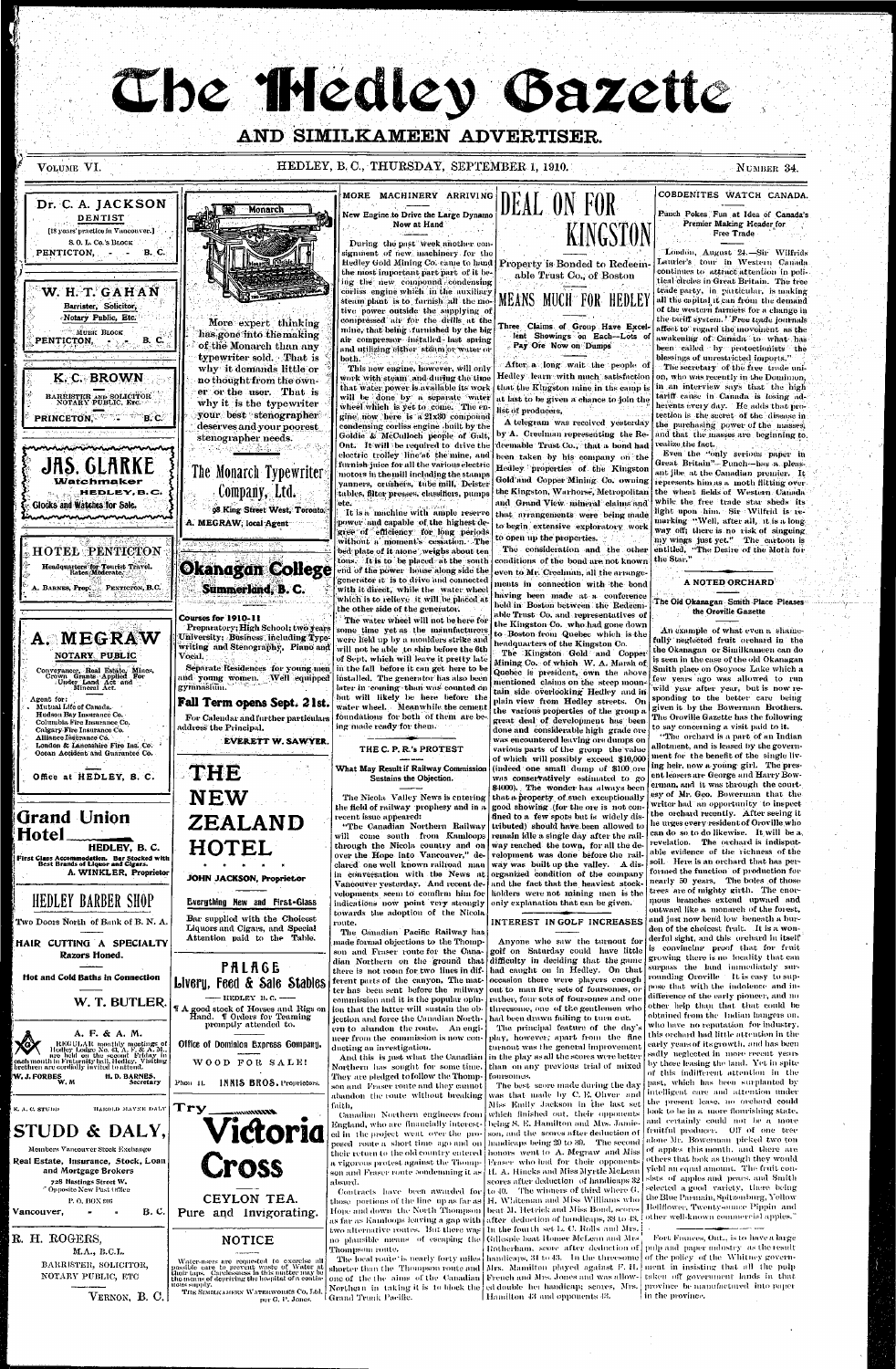

has escaped serious harm but it is well be. A chief five warden for the prohe has made reports on the fires that amount of loss occasioned, but while that information is desirable it should be considered of secondary importance to that of seeing that every effort is made to prevent fires, deal summarily with those who are responsible for setting them and take the most effective method of extinguishing them after they have been set. Absolute attention to detail is what is required until organization has been perfected, and it is of more importance that the chief warden should see that his local wardens are capable and doing their duty than that he should] spend his time with clerical work. Men who are put on to fight fire should be looked. after both to see that they do their work and that they are provided with such food and shelter as may enable them to do their work as it should be done. Their employment can be only temporary and it is absurd to expect them to work for the same pay as a man on a steady job or without provision being made for his food. In some states their fire laws make provision for compelling men to go out and fight;fire when notified[the warden to do so. This is a delicate point in that it would seem to interfere with the individual rights of the citizen, and if wardens are granted such powers it is necessary that they be men who can be trusted with such powers. There are many things to be attended to before our fire fighting machinery is made as effective as it should be and the sooner the government sets about fuaking it so the's better for everybody.

Western Distributors DYKE, EVANS ® CALLAGHAN 536 Hastings St., Vancouver.

You can buy from us at Montreal Prices.

ADVERTISE IN THE GAZETTE!

**@@@@@@@@@@@@@@@@@@@@@@@@@@@@@@@@**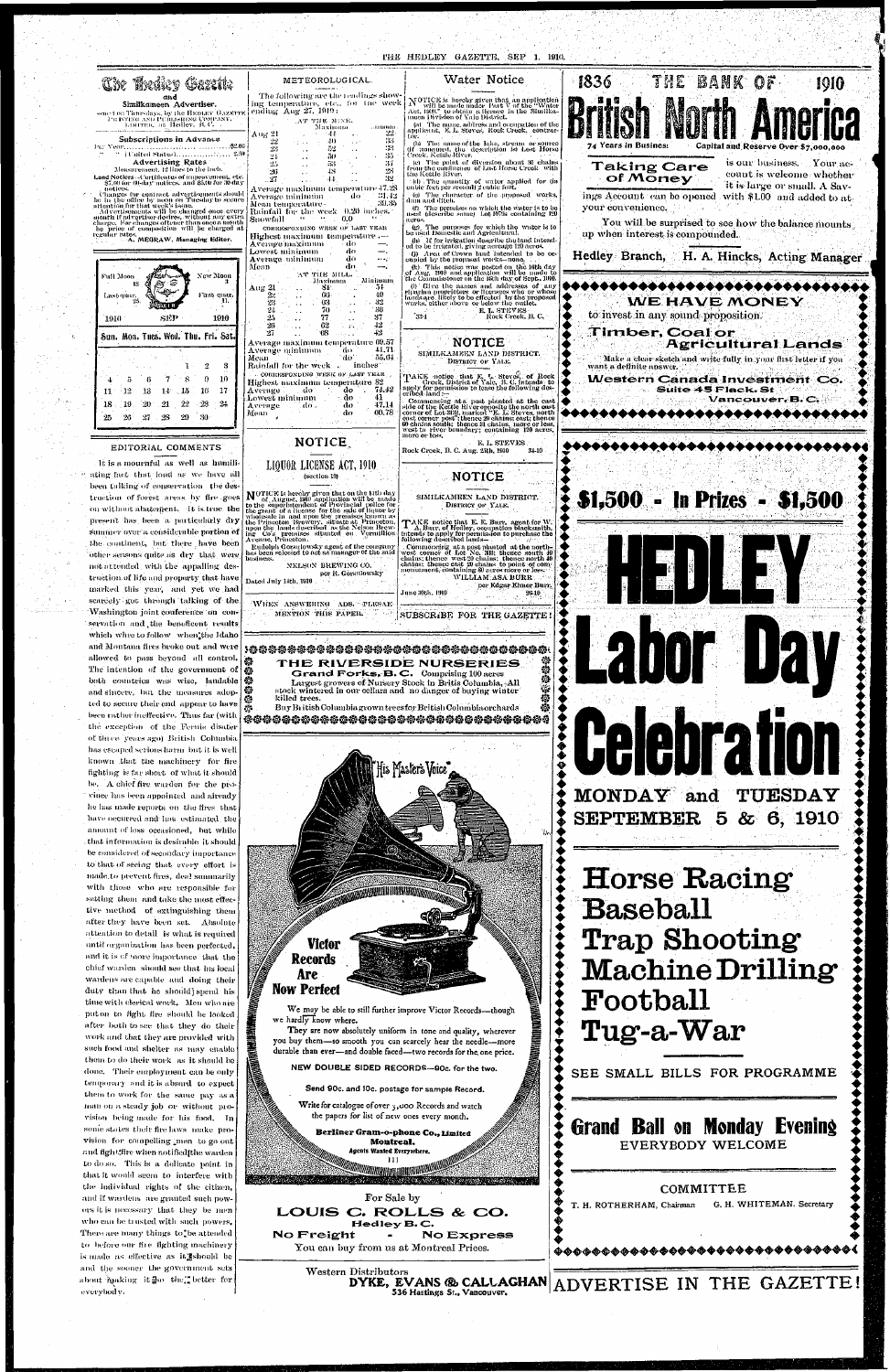#### THE HEDLEY GAZETTE, SEP 1. 1910.

#### Town and District.

A. F. Rankin has taken an interest with G. M. Gemmil in the drug business in Merritt.

**i i** 

John Lind left for Spokane on Wednesday of last week with his family. His house has been taken by H. H. Messenger.

Mr. Rolls was awarded the selling. rights on tho grounds for Sept. 5th and  $6\text{th}$ . He is making preparations to keep the public well supplied at all -points.

The Ladies' Hospital Auxiliary will meet in the Union hall on Friday,  $2nd$  $k$ inst., at  $2.30$  p. m., for the regular monthly meeting. All members are  $r$  requested to attend.

. J. A. Schubert left for Nelson on Friday last to meet Sir Wilfrid Laur ier and hear him speak at Monday night's meeting.

Mrs. E. D, Boeing and her little ^daughter Lois returned last week from a three weeks visit to Mr. and Mrs. Bowerman at Osoyoos Lake.

For the convenience of some of the shooters from the outside it has been decided to hold the trap shoot for the decided to hold the trap shoot for the<br>Shatford cup on the afternoon of the first day's sports.

Constable Ewart was at Princeton last week and reports bad fires in the vicinity of Otter flat. The Italian Motia who was stabbed at No. 2 camp :the week before is still in a dangerous '•condition.

 $\cdot$  S. L. Smith, accountant for the Hedley Gold Mining Co., was called to i'Spokane on Thursday of last week because of the serious illness of Mrs. Smith who went there for treatment some weeks ago.

Placer mining is being carried on between Oroville and Nighthawk'on the lower Similkameen, by the Golden Sands Mining Co. who are using an electric pump to wash the gravel through the sluice boxes.

with Oroville, and are likely to put up a stiff game as they have secured the services of Tommy Daly as pitcher and Charlie Armstrong for either first or second base. If they have a catcher able to handle Tommy's delivery they should be able to put up a tidy game. Mr. Herbert Hogg, of Vancouver B. C., inspector of agencies for the Columbia Fire Insurance Company, was in town last week in the interests of his company. The Columbia is a non-board company and has on its board of directors some of the loading business men of Vancouver among whom may be mentioned E. H. Heaps, E. P. McLennan, of the firm of Mc-Lennan, McFeely & Co. and S. H. Reid of the law firm of Bowser, Reidand Wallbridge. These men do not believe in Insurance monopoly and resent the dictation of the underwriters hence their revolt and their connection with strong non-beard concerns like the Columbia and the Hudson Bay.

The Harold Nelson company drew a very good house on Thursday night of last-week when they presented" Pierre of the Plains" in which the leading role of Pierre is taken by Harold Nelin the delightful pen pictures of life on the great plains as depicted by Sir Gilbert Parker in his two books ••Picric and His People" and "A Romany of the Snows" could not fail to have been delighted with the interpretation given to the character "Pierre" whose impersonation at the hands of this actor was superb. To those who look to lighter melodrama or Vaudeville to be'amused and are not disposed to appreciate the literary value of a piece of that kind, it may have been in some reepects disappointing, but to an admirer of Parker's mg, out to an aumice of Larker's<br>western stories it furnished an excelweatern stories to runnomed an easer a piece in which the test the genius and<br>I piece in which to test the genius and n piece in which to test the genus and<br>the succeedibles of an actor, and very difficult to dramatise and still more  $\vert$  burdens.<br>The part of the part of  $\mathbb{C}^n$ difficult to stage. The part "Jen Galbraith" taken by Miss Grace Johnson while not in many respects as showy which Parker has given us. faithful interpertation of the "Jen" for a failure.

Mrs. Thain, .Hedley's new-teacher, arrived on Friday last and school reopened on Monday with a larger roll of pupils than have ever attended before, as there were several additions to the school population during the holidays.

It does not look as if Hedley is likely to have any ball team competing for the baseball prize, but it is reported that Princeton will, try conclusions

**BIG CLEARANCE SALE** Of Everything in Our Dry Goods Department

L.C. Rolls has offered a prize of a handsome leather-backed score book to the lady who stands highest on  $n$ ladder competition to be completed by the 30th of September. As there are  $\binom{8}{3}$ now about a dozen ladies here who are playing golf, the present competition should- heighten the interest

among them and result in some good faithful practise during the coming month, which is the ideal time of the year for golf.

Penticton carried two by-laws last week that' "will have an important bearing on the town's prosperity. One was to grant to the Kettle Valley railroad fore shore site for station grounds and docks and the other vvas to purchase an irrigation and domestic water supply system for the town. Both were carried almost unanimously. With such a spirit of unanimity and progressiveness-Penticton's outlook is indeed bright:

son himself. Those who have revelled  $\big\}$  Hedley Gold–Mining Co. free to push  $f_{\rm eff}$  of the inter-<br> $f_{\rm eff}$  of the inter-<br> $f_{\rm eff}$  and  $f_{\rm eff}$  and  $f_{\rm eff}$  and  $f_{\rm eff}$  and  $f_{\rm eff}$  and  $f_{\rm eff}$  and  $f_{\rm eff}$  and  $f_{\rm eff}$  and  $f_{\rm eff}$  and  $f_{\rm eff}$  and  $f_{\rm eff}$  and  $f_{\rm eff}$  and  $f_{\rm eff}$  and  $f_{\rm eff$ few of those who can make a tolerable ests of the railway at the present time success of more or less difficult roles to give all the encouragement they in modern melodrama could have at  $\vert$  can instead of strangling enterprise by tempted it at all. It must have been imposing unwise and unnecessary A tiny diminutive envelope inclosing a card marked "Mr. and Mrs. Isaac Lincoln Merrill" and underneath the name line, another, "Isaac Lin-, coln' Merrill Jr." and at the bottom the date "August the twentieth," was received' by the Gazette this week. At first ye editor: was mystified but by and by the light dawned. The envelope was post-stamped at Camden; Maine. Thus I. L. Jr., the future golfer, is a down east Maine Yankee, and the Gazette hopes he will be as ardent a devotee of the game as his father. To Mr. and Mrs. Merrill the- Gazette extends congratulations. The Great . Northern evidently came to see the folly of their increased freight schedule from this camp which progne concumentation and employment put torward a rate amost domining the cost of shipping out concentrates and have now agreed to restore the old rate. Had they not done so it is is practically a foregone conclusion that they would have lost all that trade, for otherwise arrangements would have been made forthwith to treat the concentrates locally. It is fortunate, however, that the old rate has been restored as it will leave the on their improvements in other directions, without having to undertake the making of provision tor local treatment of the concentrates at a time when they have so many other things to engage all their attention. They are at present giving the railway  $\overline{\phantom{a}}$ company a good volume of business in hauling in machinery without having an imposition of additional burdens laid on them in the matter of immed iate disposal of the concentrates. It<br>s important also for the camp that the Ry. Co. have come to see the mistake of killing for themselves the western stories it furnished an excel-  $_{\rm{goose}}$  that was laying the golden eggs, for it would lessen the inducement on the part of capital to take hold of

as the female parts  $\,$  in which actresses  $\,|$  conservatively placed at over one hunare asked to star was nevertheless a dred million bushels. This is not bad The Wheat crop already harvested in the three prairie provinces has been

**•©••**  *m* 

> © • •® *m*  •@. @

**\*** 

**•@** 

*m*  •®-

**•:§>** 

*m* 

Archie Aberdeen' has returned from the Similkameen^ where he has been doing assessment work.—Ledge.

**®.®®®®©.@'^** 

Ladies' Waists, Skirts, Whiteware Hosiery, etc.

Men's Clothing, Shirts Underwear Hats and Caps

### **Boots and Shoes, Mens<sup>9</sup> , Women's and Children's**

#### **Furniture, Carpets and Linoleums**

We are making Sweeping Reductiens in all of the above goods many things being marked away down below cost. It is the Greatest Bargain Sale ever put on in the Country.

**umii m** 

### **SALE COMMENCES MONDAY, AUGUST 22nd**

# **SHATFORD'S LTD.**



It is destined to be the Greatest Gold Mining Camp in Canada. Money invested in Hedley Town Property now will bring you Big Returns in a Few Months

Buy Now; Don't Put-It Off as the Price is Going Up.

For Full Information Write or Call on



**•©•'•** 

*m* 

**•2?** 

**@®®@®@®®\*t@@@@@TO**